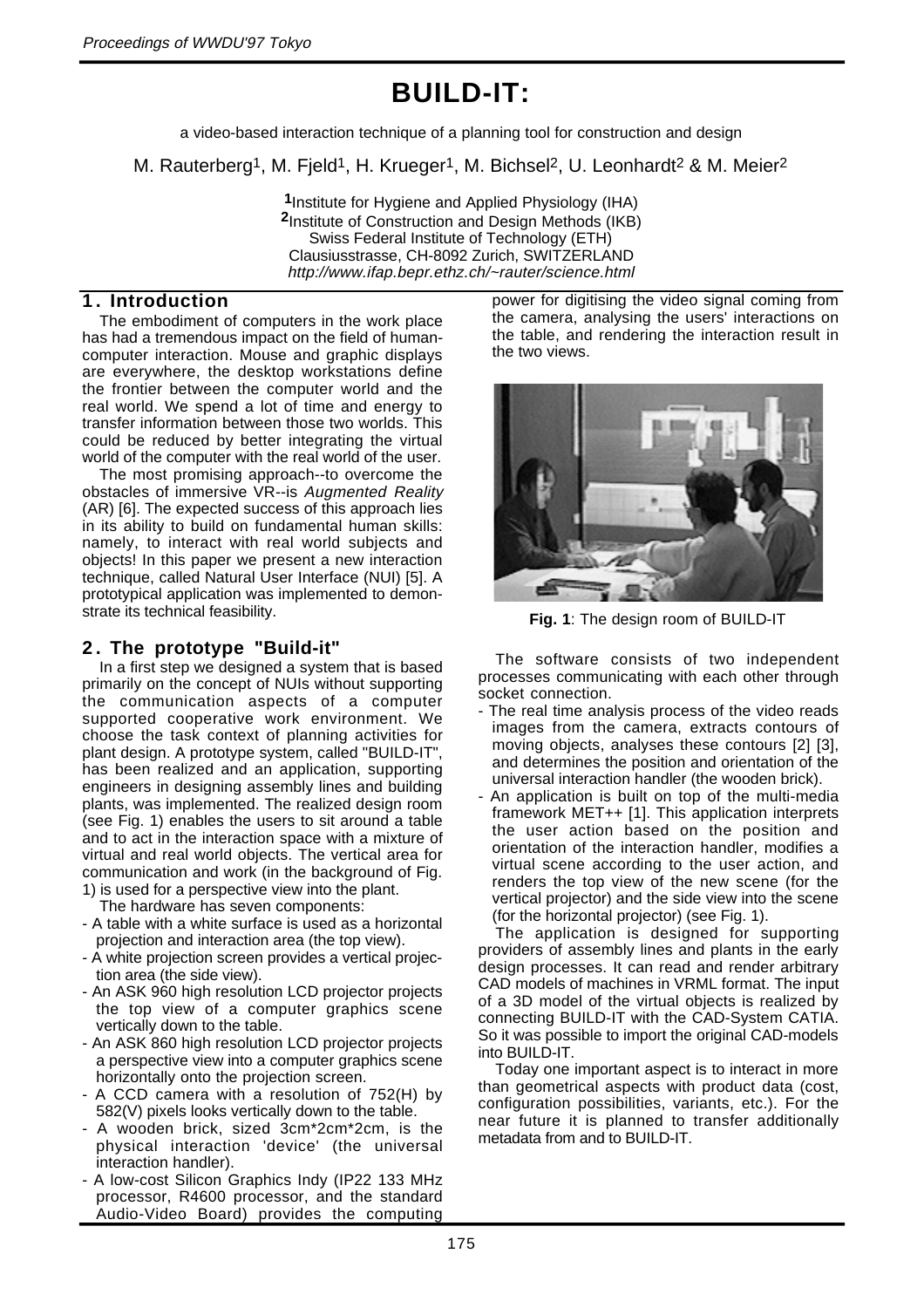

**Fig. 2**: The top view with the planning area below (grey), the menu area above (white), and a human hand moving the interaction handler (the wooden brick).

BUILD-IT currently supports the following user (inter-)actions (see Fig. 2):

- Selection of a virtual object (e.g., a specific machine) in a 'virtual machine store' by placing the interaction handler onto the projected image of the machine in the menu area on the table (see Fig. 2).
- Positioning a machine in the virtual plant by moving the interaction handler to the corresponding position in the projected plant layout on the table. Positioning includes machine orientation that is coupled to the orientation of the interaction handler.
- Fixing the machine by covering the surface of the interaction handler with the hand and removing it.
- Re-selection of a machine by placing the interaction handler onto the specific machine.
- Deleting the machine by moving it back into menu area (the virtual machine store).
- Moving a virtual camera through the plant, rendering the perspective view of this camera, and displaying it on the vertical projection screen (the side view).

To change the side view the virtual camera can be moved on a level with the eyes of a virtual person of 1.7 m body height. The virtual camera is selected and moved exactly the same way as all other virtual objects. The current view position and viewing direction corresponds to the current position and orientation of the virtual camera icon in the plant layout.

#### **3. Conclusion**

One of the most interesting advantages of a NUIlike interface is the possibility to mix real world objects with virtual objects in the same interaction space (see also [4]). One of our next steps is the implementation of two or three interaction handlers to allow simultaneous interactions among several users sitting around the design table.

By using this new interaction technique it will be possible to discuss and manage difficult 3D objects with any customer who might not be expert in CADsystems. Technical descriptions and products can be presented in an easy way, and changes--affected by changing requirements--can be realized and presented in a very short time. The virtual camera allows a walk-through through the designed plant. Such kind of walk-through gives a very good feedback of all parts in the complex system.

As a vision, one could imagine a direct information flow between customers and large product databases by using this type of a natural user interface. Imaginable is that if a user wants to change one detail in a machine he or she pushes a button and gets several possible variants of this configuration directly displayed on the table. For example, if he or she chooses one configuration, the exact costs are calculated and directly shown.

#### **References**

- [1] Ackermann P: Developing Object-Oriented Multimedia Software Based on the MET++ Application Framework. Heidelberg: dpunkt Verlag für digitale Technologie, 1996.
- [2] Bichsel M: Illumination Invariant Segmentation of Simply Connected Moving Objects. 5th British Machine Vision Conference, University of York, UK, September 13-16, 1994, pp. 459-468.
- [3] Bichsel M: Segmenting Simply Connected Moving Objects in a Static Scene. Transactions on Pattern Recognition and Machine Intelligence (PAMI), Vol. 16, No. 11, Nov. 1994, pp. 1138- 1142.
- [4] Fitzmaurice G, Ishii H, Buxton W: Bricks: Laying the Foundations for Graspable User Interfaces. In Proc. of the CHI ´95, 1995, pp. 442-449.
- [5] Rauterberg M, Steiger P: Pattern recognition as a key technology for the next generation of user interfaces. In Proceedings of IEEE International Conference on Systems, Man and Cybernetics-- SMC'96 (Vol. 4, 1996, pp. 2805-2810). Piscataway: IEEE.
- [6] Wellner P, Mackay W, Gold R: Computer-Augmented Environments: Back to the Real World. Communications of the ACM, 36(7), 1993, pp. 24-26.